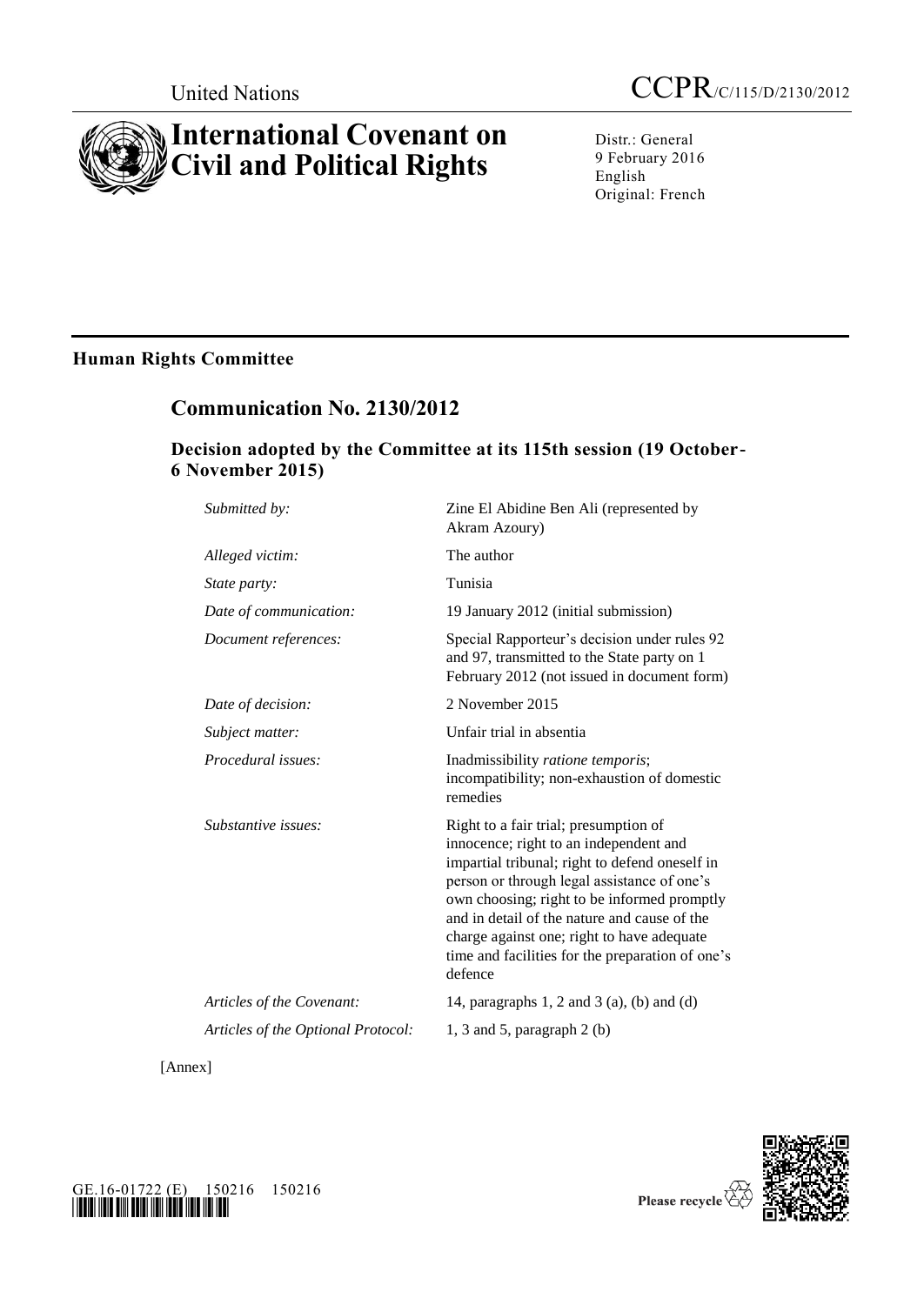## **Annex**

# **Decision of the Human Rights Committee under the Optional Protocol to the International Covenant on Civil and Political Rights (115th session)**

concerning

## **Communication No. 2130/2012**\*

| Submitted by:          | Zine El Abidine Ben Ali (represented by<br>Akram Azoury) |
|------------------------|----------------------------------------------------------|
| Alleged victim:        | The author                                               |
| <i>State party:</i>    | Tunisia                                                  |
| Date of communication: | 19 January 2012 (initial submission)                     |

*The Human Rights Committee*, established under article 28 of the International Covenant on Civil and Political Rights,

*Meeting* on 2 November 2015,

*Having concluded* its consideration of communication No. 2130/2012 submitted by Zine El Abidine Ben Ali under the Optional Protocol to the International Covenant on Civil and Political Rights,

*Having taken into account* all written information made available to it by the author of the communication and the State party,

*Adopts* the following:

## **Decision on admissibility**

1. The author of the communication, dated 19 January 2012, is Zine El Abidine Ben Ali, former President of Tunisia. His communication reports violations by Tunisia of article 14, paragraphs 1, 2 and 3 (a), (b) and (d), of the Covenant. He is represented by Mr. Azoury. Tunisia ratified the Covenant on 18 March 1969 and acceded to the Optional Protocol on 29 June 2011. Pursuant to article 8, paragraph 2, of the Optional Protocol, the Optional Protocol entered into force on 29 September 2011.

### **The facts as submitted by the author**

2.1 The author was the President of Tunisia and held office until 14 January 2011, on which date he left the country. Since his departure, the official authorities and the official media in Tunisia have stated that the author is guilty of various criminal offences, including: (1) illicit enrichment and the possession of assets in various countries, including Switzerland; (2) arms trafficking; and (3) drug trafficking.

<sup>\*</sup> The following members of the Committee participated in the consideration of the present communication: Mr. Yadh Ben Achour, Mr. Lazhari Bouzid, Ms. Sarah Cleveland, Mr. Ahmed Amin Fathalla, Mr. Olivier de Frouville, Mr. Yuji Iwasawa, Ms. Ivana Jelić, Mr. Duncan Laki Muhumuza, Ms. Photini Pazartzis, Mr. Mauro Politi, Sir Nigel Rodley, Mr. Víctor Manuel Rodríguez-Rescia, Mr. Fabián Omar Salvioli, Mr. Dheerujlall Seetulsingh, Ms. Anja Seibert-Fohr, Mr. Yuval Shany, Mr. Konstantine Vardzelashvili and Ms. Margo Waterval.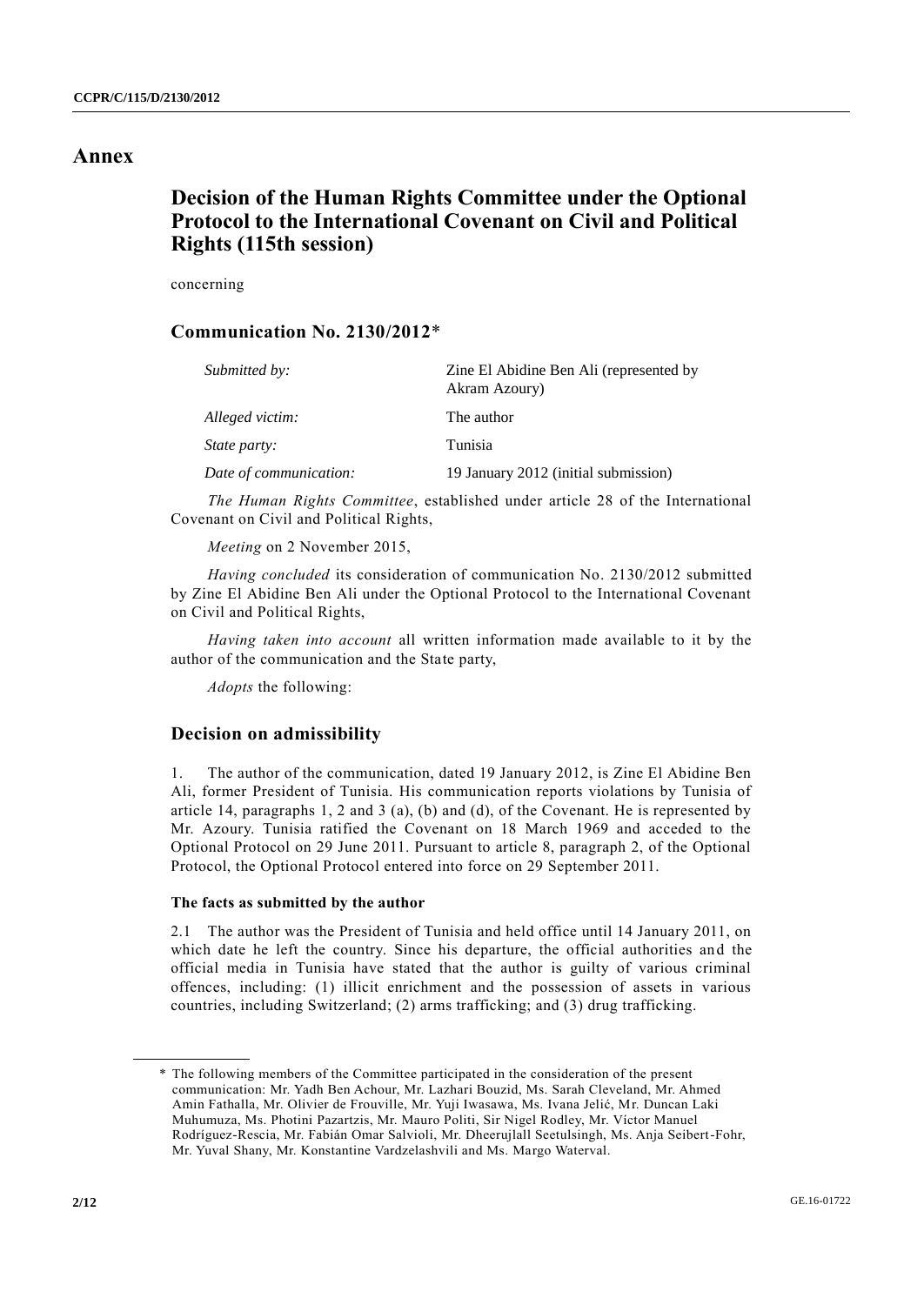2.2 On 21 February 2011, 35 days after the author left the country, Tunisian television aired a report filmed in the presidential residence at Sidi Bousaid showing cash supposedly plundered by the author and his family and deposited in the sa fe there. The report showed banknotes and jewellery. On 4 March 2011, the Prime Minister, Béji Caid Essebsi, stated during his first public appearance that the author was "guilty of high treason for having stopped fulfilling his responsibility to ensure security and stability and for having left the country while he was Commander-in-Chief of the armed forces" and pointed out that the offence was punishable by the death penalty. On 14 March 2011, the acting President, Fouad Al Mbazaa, issued Decree No. 13, which was published in the Official Gazette No. 18 of 18 March 2011, on the confiscation of movable and immovable assets acquired by the author after 7 November 1987 and which belonged to the author and another 112 family members whose names were included on the list annexed to the Decree.<sup>1</sup> The Decree entered into force one day before the entry into force of Decree No. 14 permitting the acting President of the time to enjoy legislative prerogatives. On 7 June 2011, Kadhem Zine El Abidine, representing the Ministry of Justice, publicly stated that, under Tunisian law, the author did not have the right to be defended in Tunisian proceedings by counsel of his choice if he was not personally present in the court.

2.3 On 20 June 2011, the media broadcast information concerning what was said to be a judgement handed down by the Tunis Tribunal de Grande Instance (court of major jurisdiction) the very day that the trial began, sentencing the author to 35 years' imprisonment on the basis of the pictures of foreign currency that had been published. On 4 July 2011, the media also broadcast information concerning what was said to be a judgement handed down by the Tunis Tribunal de Grande Instance the very day that the trial began in the "Carthage Palace" case, based on the supposed discovery in the presidential residence, after the author's departure, of two kilograms of cannabis resin, weapons and archaeological artefacts. The judgement sentenced the author to 15 years and 6 months' imprisonment on the basis of an alleged suitcase containing cannabis resin that was opened during the trial by the head of the drugs squad, together with a bubble wrap envelope on which was written "drugs" in what the judge stated was the author's hand. On 28 July 2011, the media broadcast information on an alleged judgement handed down by the Tunis Tribunal de Grande Instance, sentencing the author in his absence to 16 years' imprisonment for fraud and corruption in cases of purchase and sale of land for property development in the early 2000s.

## **The complaint**

3.1 The author claims to be the victim of a violation of article 14, paragraph 2, of the Covenant, in that, since 14 January 2011, the political authorities and the media have repeatedly stated that he was guilty of all the charges brought against him. On 21 February 2011, the official Tunisian television channel broadcast filmed images with an official statement that the money and jewellery shown were the proceeds of offences of which the author was guilty. These statements and images were disseminated by the media. The author alleges that the confidentiality of the investigation was violated, since the images were in principle part of the record of the criminal investigation, but the media had been alerted to their existence and the safes had been opened in front of the media. In addition, the statement made by the Tunisian Prime Minister on 4 March 2011 accusing the author of high treason and then the judgements issued resulted from a political decision that the author was guilty and thus violated the presumption of innocence.

<sup>&</sup>lt;sup>1</sup> The State party mentions in its observations that Decree No. 13 was promulgated on 14 March, not on 18 March, 2011 (see para. 4.15 below).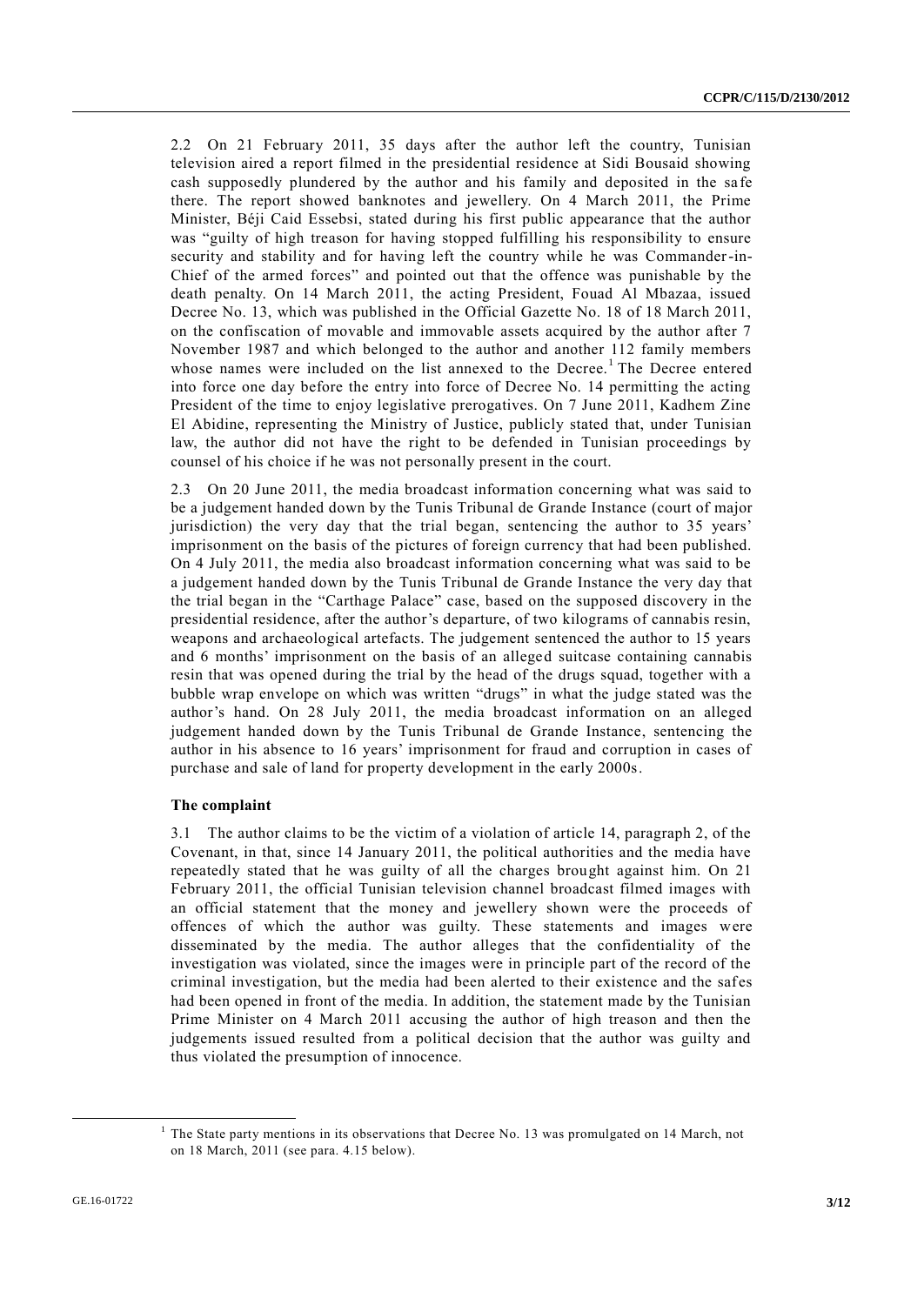3.2 The author considers that he is the victim of a violation of article 14, paragraph 1, of the Covenant, which requires that the tribunal be competent, independent and impartial. He cites the Committee's jurisprudence, according to which "a situation where the functions and competences of the judiciary and the executive are not clearly distinguishable or where the latter is able to control or direct the former is incompatible with the notion of an independent and impartial tribunal within the meaning of article 14, paragraph 1".<sup>2</sup> The various official authorities have stated that the author is guilty of all the offences with which he has been charged and in fact instructed the judiciary to ratify their decision of guilt. Furthermore, the Tunisian Ministry of Justice instructed the judiciary not to agree to the author being defended by a lawyer of his choice in his absence (see para. 2.2 above). The author also considers that Decree No. 13, published in the Official Journal of 18 March 2011, violates the principle of the separation of the executive and the judicial powers in that it orders the imposition of criminal sanctions such as the confiscation of all the moveable and immovable property of the author, including his personal home, while the power to impose criminal sanctions is the exclusive right of the judiciary following a judgement that respects the standards of a fair trial and the rights of the defence.

3.3 The author also claims to be the victim of a violation of article 14, paragraph 3 (d), of the Covenant, which recognizes the right to defend oneself in person or through legal assistance of one's own choosing. The author refers to the statement of 7 June 2011 made by the representative of the Ministry of Justice (see para. 2.2 above). Furthermore, he could not be represented by the lawyer of his choice during the hearings of 20 June 2011 and 4 July 2011.

3.4 The author alleges that the right of any accused person to be defended by counsel of his or her choice implies the right to be defended even in one's absence. The representative of the Ministry of Justice stated that article 141 of the Code of Criminal Procedure provides that accused persons who do not appear before the court may not enjoy a defence and no lawyer may represent them. He thus apparently overlooked article 32 of the Tunisian Constitution, which provides that, in the event of contradiction between a national law and an international convention, it is the text of the international convention that prevails; he thus explicitly violated the guarantees of a fair trial that were applicable in this case.

3.5 Article 14, paragraphs 3 (a) and (b), of the Covenant provides that every accused person has the right to be informed promptly and in detail of the nature and cause of the charge brought against him or her and to have adequate time and facilities for the preparation of his or her defence. This principle is expressed through the right of the accused person to have direct access to his or her criminal record, as well as to be heard and to make observations and be informed of observations and documents produced, with full equality of arms. The author was not notified of the proceedings conducted against him, nor was he informed of the charges being brought, and he did not enjoy the right to be heard in respect of his claims. Furthermore, he was not notified of the date of the hearings or the alleged judgements of 20 June 2011, 4 July 2011 and 28 July 2011, which were each handed down on the very day of the hearing concerned, depriving him of the time and facilities needed to prepare his defence, in violation of article 14 of the Covenant.

3.6 The author further alleges that he should have had a reasonable perio d of time to prepare his defence. An unreasonable period of time is either an inordinate delay or a very short period of time that prevents the accused from being in a position to present his defence. The judge must take the necessary time to judge the case, without

<sup>2</sup> Communication No. 468/1991, *Bahamonde v. Equatorial Guinea*, Views adopted on 20 October 1993, para. 9.4.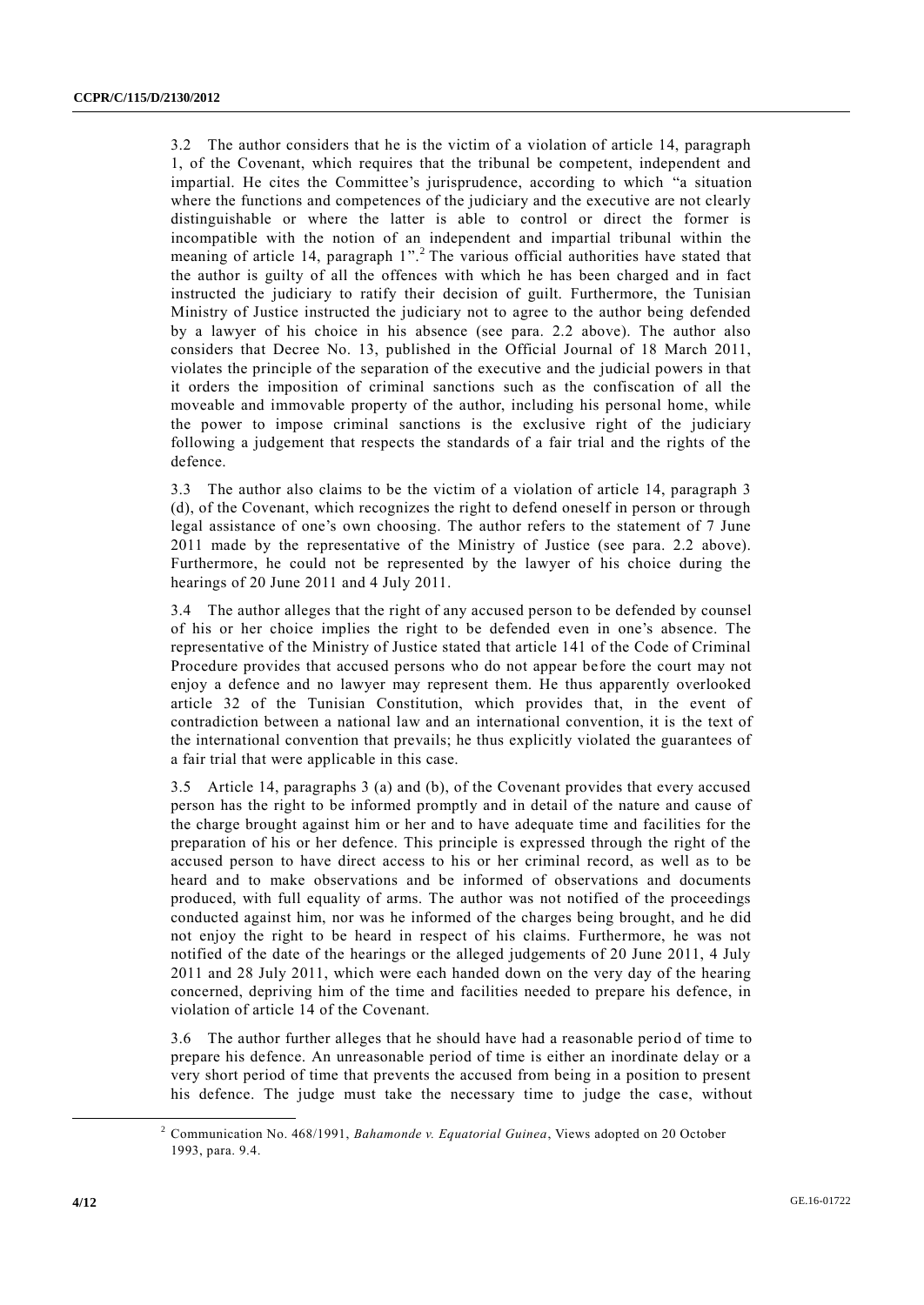precipitation or hasty decisions. The author points out that the speed with which the three judgements were issued was quite unreasonable in that they were each pronounced on the day on which the case concerned was begun and after only the prosecutor, and not the defence, had been heard.<sup>3</sup>

3.7 The neutrality and impartiality of members of the judiciary are laid down in article 14, paragraph 1, of the Covenant and article 6, paragraph 1, of the European Convention for the Protection of Human Rights and Fundamental Freedoms. Lack of impartiality would be objectively apparent if the judge were to speak in a way that suggested that he or she was already convinced of the guilt of the person concerned. The members of the judiciary who pronounced the judgements of 20 June 2011, 4 July 2011 and 28 July 2011 had been previously influenced by statements of the author's guilt made unremittingly by official authorities, the media and public opinion and by the shouting and the crowd in the courtroom. The procedure followed in violation of the right of defence was decided on by the executive authorities. The lack of impartiality is objectively apparent from the fact that the judgements were pronounced on the day that the trials opened, without the person concerned being heard, in violation of all guarantees of a fair trial. The judgements of 20 June 2011, 4 July 2011 and 28 July 2011 had no justification whatsoever. They were pronounced on the basis of, respectively: only images of alleged foreign currency that had previously been shown on television with the presumption that it had been plundered by the author and his family and deposited in the safe; only what was said to be two kilos of cannabis resin on which the author had allegedly, according to the judge, written the word "drugs" in his own hand, weapons and archaeological artefacts displayed during the hearing by the head of the drug squad; and the alleged fraudulent purchase and sale of land for property development. This was done without any explanation being given as to how the foreign currency "found" 40 days after the author's departure or the drugs could be linked to him, without the alleged currency being examined by the court and kept sealed as exhibits — instead it was returned to the Central Bank where it was no longer separately identifiable — and without the court producing any proof of the irregular nature of the purchases and sales of land. The judgements are explicitly and exclusively based on rumours, presumptions and witness statements.

3.8 The fact that the political authorities deprived the author of the right to be represented by a lawyer of his choice when he was not present in the court in fact deprives him of both the right of defence and of the right to appeal against any decision taken against him. The decision deprives him de facto of his right of access to a court. The requirement that local remedies be exhausted is thus met since the author is denied by a political decision endorsed by the judiciary of the right to access his case file.

#### **State party's observations on admissibility and the merits**

4.1 On 3 August 2012, the State party submitted its observations on the admissibility and the merits of the communication. The State party contests the admissibility of the communication *ratione temporis*, for non-exhaustion of domestic remedies and on the grounds that it would be incompatible with the Covenant in respect of article 3 of the Optional Protocol. It also disputes the merits of the communication.

4.2 The State party firstly recalls the facts of the case and states that, pursuant to judgement No. 23004 of 20 June 2011, of the Criminal Chamber of the Tunis Court of First Instance, the author was sentenced in absentia to 35 years' imprisonment for embezzlement, misappropriation of public funds by a guardian of the public interest and misuse of funds on the basis of articles 95, 96, 97 and 99 of the Tunisian Criminal

<sup>3</sup> Although the author does not mention it specifically, it seems that his claims here fall under article 14, paragraph 3 (c), of the Covenant.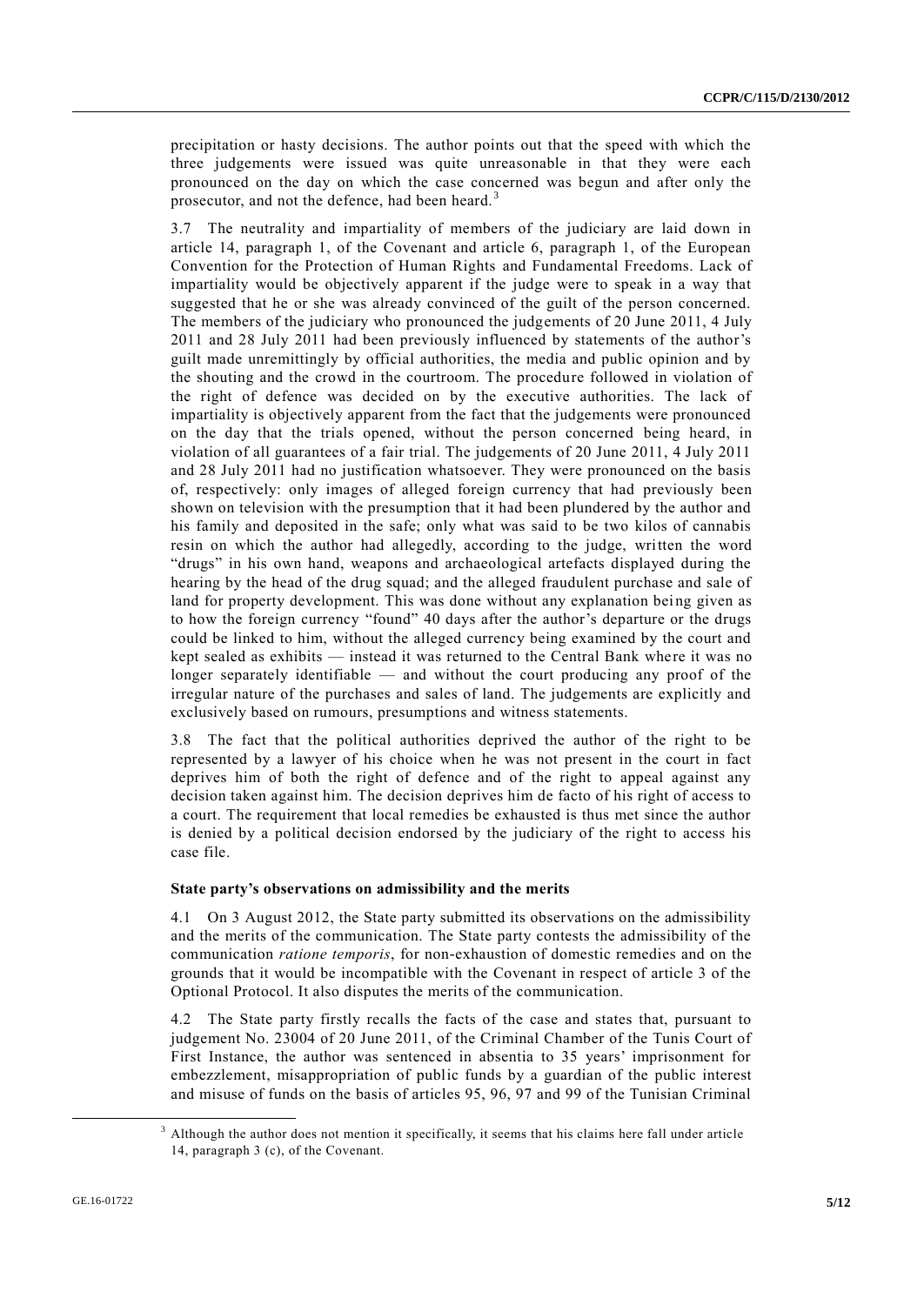Code. The author is accused of having taken advantage of his position as President to embezzle public funds and misappropriate the sum of 41,225,925 Tunisian dinars. In February 2011, after a search of the Sidi Dhrif Palace, the author's residence, conducted within the context of their prerogatives and statutory powers, the members of the National Commission of Investigation into Corruption and Embezzlement discovered some well-hidden safes full of banknotes, piles of gold, jewellery and other precious stones and many different credit cards issued by foreign banks. The Commission therefore referred the case to the prosecutor's office, an investigation was begun and the above-mentioned judgement was issued.

4.3 Under judgement No. 23005 of 4 July 2011 handed down by the Criminal Chamber of the Tunis Court of First Instance, the author was sentenced in absentia to 15 years and 6 months' imprisonment for (1) violating the Drugs Act through the illegal allocation, use and equipping of premises for the storage and concealment of drugs, (2) violating the Act on the introduction, trade, possession and bearing of weapons by introducing and importing category 1 weapons and munitions and (3) violating the Archaeological, Historical and Traditional Arts Heritage Code. <sup>4</sup> The author is accused of having used the antechamber of his personal office in the palace in Carthage to store and conceal drugs, having introduced and imported category 1 weapons and munitions without legal authorization and not having informed the relevant departments that he was in possession of movable archaeological artefacts.

4.4 In respect of judgement No. 23175 of 28 July 2011, the State party notes an error or lack of precision on the part of the author since, on the date on which the State party's observations were made, two criminal convictions had been issued against him  $-$  No. 23174/11 and No. 23175/11  $-$  both concerning the abuse and use by the author of his position as President of the Republic to provide a third party, in this case members of his family, with unjustified advantages causing harm to the administration and in contravention of the regulations in force. However, neither of these convictions concerned a sentence equivalent to 16 years' imprisonment.

4.5 On admissibility, the State party notes that, under article 9 of the Optional Protocol, that instrument only enters into force three months after the date of the deposit of the instruments of accession with the Secretary-General of the United Nations. The instruments of accession of Tunisia to the Optional Protocol were deposited in June 2011. The Optional Protocol therefore entered into force for Tunisia in September 2011. However the contested convictions were issued in June and July 2011 respectively. The communication is therefore inadmissible on that basis.

4.6 The State party furthermore considers that the author has not exhausted domestic remedies. Indeed, the principle of the right to appeal to a higher court applies under Tunisian law. These legal remedies are open to the litigant and include an application for a rehearing under articles 175 to 183 of the Code of Criminal Procedure and an appeal under articles 207 to 220 of the Code of Criminal Procedure. There are also extraordinary remedies such as an appeal on points of law. However, the author did not make use of any of those remedies to challenge the sentences handed down against him. In this regard, the State party notes that the author admits that he had not exhausted these remedies on the grounds that he was "denied by the Tunisian political authorities" of his right to be represented by a lawyer of his choice and in his absence. However, an application for rehearing may be raised against a sentence handed down in absentia.<sup>5</sup> This may be done by either the applicant in person or by his or her representative to the registry of the Court that issued the decision within time limits

<sup>4</sup> Act No. 52, art. 7, of 18 May 1992, Act No. 33, arts. 2 and 17, of 12 June 1969 and the

Archaeological, Historical and Traditional Arts Heritage Code, articles 68, 81, 82 and 93.

<sup>5</sup> Applications for rehearing and judgement in absentia are regulated by articles 175 to 183 of the Code of Criminal Procedure.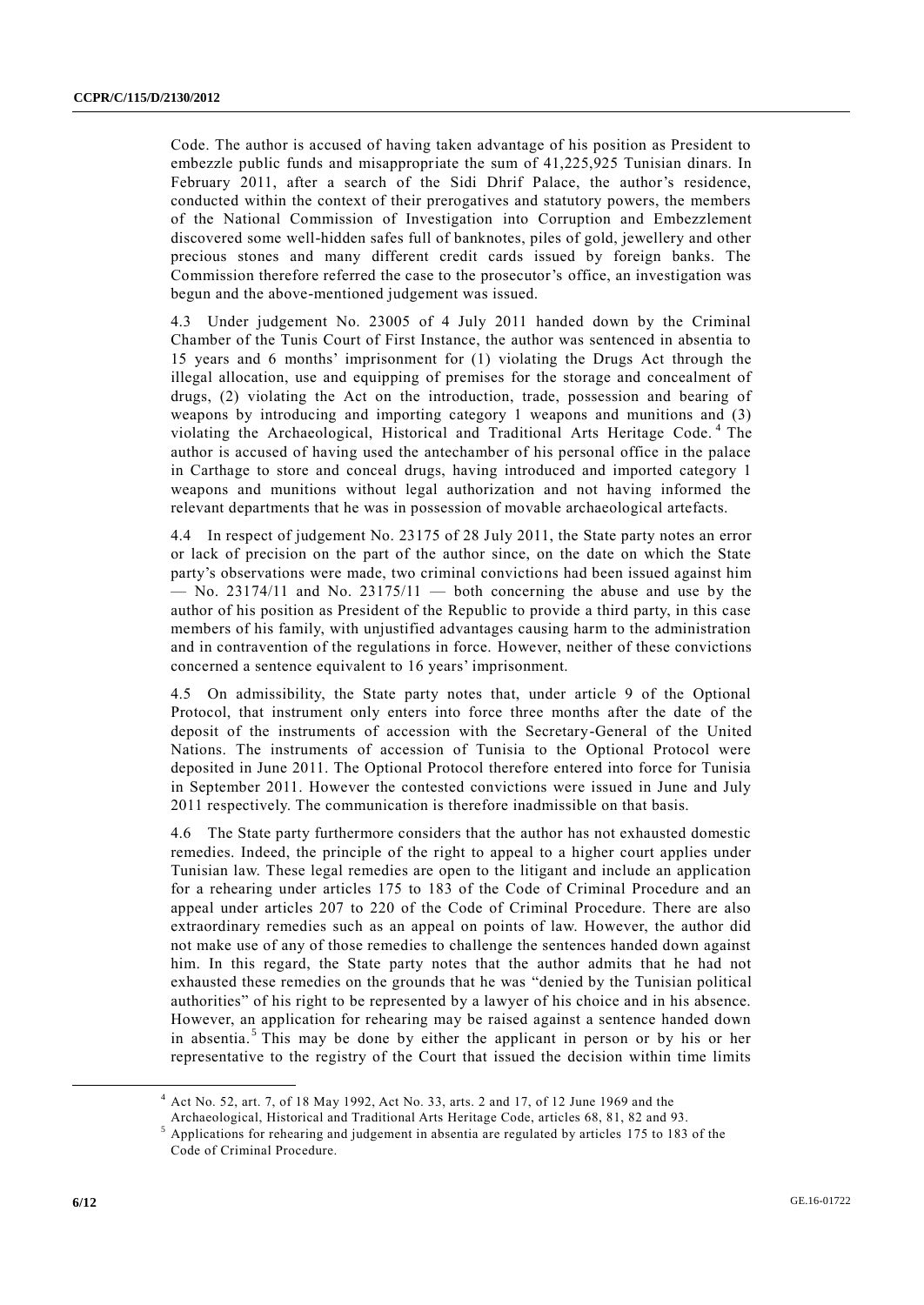that vary depending on how the judgement is served. If the person served resides outside the territory, he or she may lodge an application for a rehearing within a period of 30 days. If the service was not made to the person concerned or if the enforcement documents do not show that the accused was aware of them, an application for rehearing is admissible until the expiry of the limitation period after which the sentence may no longer be enforced. The limitation period for criminal penalties is 20 years. The author still has the possibility of applying for a rehearing but he has so far not seen fit to use it, preferring to flee from justice and forego appearing before the competent courts.

4.7 The State party adds that the submission of an application for rehearing means that a date must be set for the hearing as soon as possible. If the author had appeared before the competent court, he could have been tried again, since the convictions in absentia would have been set aside on either criminal or civil points for decision, as an application for rehearing is a revocatory remedy. The author could therefore have been retried and would have had the opportunity to defend himself with the assistance of counsel of his choice, in accordance with the law in force.

4.8 As stated above, the author could also have appealed against the judgements handed down before the Criminal Chamber of the Court of Appeal and, if appropriate, the Court of Cassation. The author is currently fleeing from justice and still refuses to appear before the judicial authorities although he is the subject of international arrest warrants issued by the Tunisian legal authorities and relayed by INTERPOL.

4.9 Contrary to the author's claims, he could have been represented by counsel of his choice. However, since he fled the territory without leaving an address, the summonses and other documents that would have allowed him to appoint counsel of his choice to represent him were forwarded to the police station in his home constituency. <sup>6</sup> As he did not appoint one or more counsel, the author had counsel appointed for him, pursuant to article 141 of the Code of Criminal Procedure. The court-appointed lawyers were able to register their presence at the court but were unable to defend the author's case since article 141, paragraph 1, provides that a person accused of a crime or an offence punishable by imprisonment must appear personally at the hearing to allow counsel to defend his or her case. Paragraph 175 provides that, when a defendant who fails to enter an appearance has been duly summoned, he or she shall be tried in absentia.

4.10 The State party notes that domestic law does not authorize a person of Tunisian nationality to be represented by a foreign lawyer before the Tunisian courts. Moreover, some bilateral conventions on cooperation and mutual legal assistance signed by the State party do not provide for this possibility. This is the case, for instance, of the bilateral convention between the State party and Lebanon, of which Mr. Azoury, counsel for the author, is a national. The State party notes furthermore that the signature at the end of the communication to the Committee does not match the signature of Mr. Azoury to be found at the bottom of the letter addressed to the President of the Bar of Tunis of 1 July 2011, which makes the communication before the Committee anonymous and thus contrary to article 3 of the Optional Protocol.

4.11 As regards the procedure before the Committee, the State party notes that the power of attorney presented in support of the communication and giving power to Mr. Azoury to represent the author expired on 31 December 2011. The counsel has therefore no standing to act on behalf of the author.

4.12 On the merits, the State party notes that the author has contested, firstly, the rules of law on which the State party based its case to try him and, secondly, the way in which the trial was conducted. In respect of the first ground, the State party notes that

<sup>6</sup> Code of Criminal Procedure, art. 139.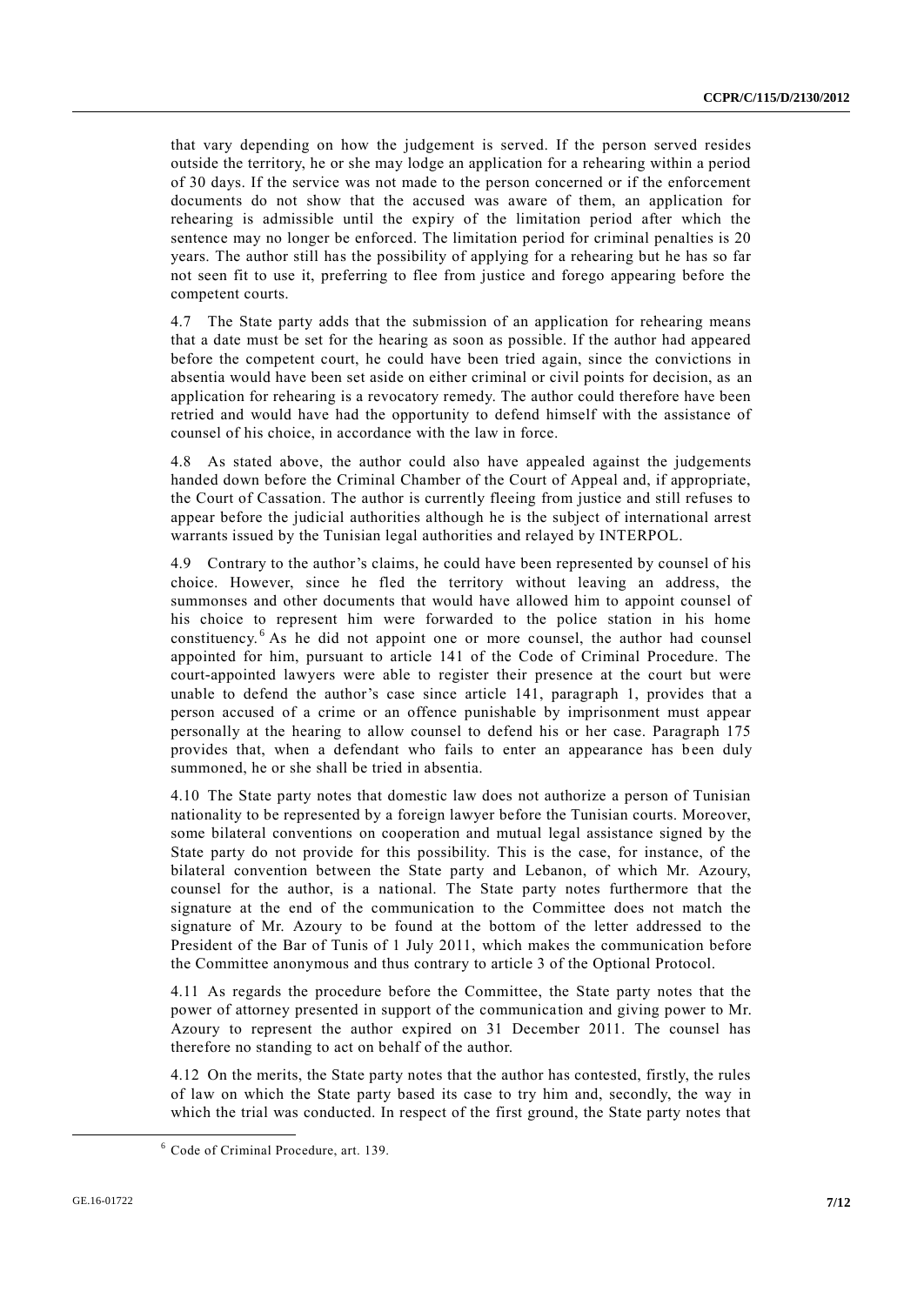the rules of law on the basis of which the author was tried came into force while the author was the head of the executive. Moreover, the author repeatedly stated to United Nations bodies, including the Committee, that those rules were consistent with the international instruments ratified by Tunisia.

4.13 In respect of the second ground, while the author considers that he has not benefited from the principle of the presumption of innocence under article 14, paragraph 2, of the Covenant, the State party notes that no document or testimony submitted by the public prosecutor or the investigating judge and which has been maintained by the court as evidence of the offences attributed to the author refers to any political decision on his guilt. The judgements against the author were issued by a competent court in full independence and impartiality in accordance with the law in force. The State party is not responsible for the media content of the various organs of press and communication. It recalls that freedom of the press is guaranteed. The public nature of the first television channel does not indicate that there is any control over its media content. Furthermore, the seizure of the author's home was carried out by the National Commission of Investigation into Corruption and Embezzlement, which is an independent body.

4.14 In any case, the broadcasting of images of the event is not a violation of the confidentiality of the investigation, since the seizure was carried out by the Commission before the judicial investigation against the author was instigated. In addition, the confidentiality of the investigation shall not preclude the right to information. The images transmitted only informed the public of the state of the author's residence, without making any judgement in respect of his guilt.

4.15 Contrary to the author's claims, the judicial authorities have been functioning completely independently since 14 January 2011. Several court decisions demonstrate this independence, either clearing some members of the author's family or his sons-inlaw or applying mitigating circumstances.<sup>7</sup> The State party rejects the author's argument that the Minister of Justice instructed the judiciary not to agree to the author being defended by counsel of his choice. The problem is legal rather than political (see paras. 4.9 above and 4.16 below). Under Decree-Law No. 13 of 14 March 2011 on the confiscation of movable and immovable property of the author and his family members and other persons, confiscation is both a penalty and a security measure. It is a security measure in that it aims to guarantee the safety and the physical and moral integrity of the persons concerned and the domestic security of the State. Indeed, the Tunisian people have called for the restitution of the assets held by the persons concerned by the confiscation. The Constitution of 1 June 1959 in force at the time of the promulgation of the Decree-Law provides that the right of ownership shall be exercised in accordance with the law. The law may, in exceptional circumstances, restrict the exercise of this right to ensure a major interest of society, which in this case was the safety of persons and property and the security of the State.

4.16 In respect of the allegation concerning article 14, paragraph 3 (d), that the author was not able to be assisted by counsel of his choice, the State party reiterates the arguments laid out in respect of admissibility (see para. 4.9 above). It adds that a trial in the absence of the accused may in some circumstances be permissible in the interest of the proper administration of justice, for example when accused persons, although informed of the proceedings sufficiently in advance, decline to exercise their right to be present. Consequently, such trials are only compatible with article 14, paragraph 3 (d), if the necessary steps are taken to summon accused persons in a timely manner and to inform them beforehand of the date and place of their trial and to request their attendance.<sup>8</sup> However, the author implicitly acknowledges that he had been informed

 $7$  The State party cites a number of judgements in support of its argument.

<sup>8</sup> Communication No. 16/1977, *Mbenge v. Zaire*, para. 14.1, and communication No. 699/1996,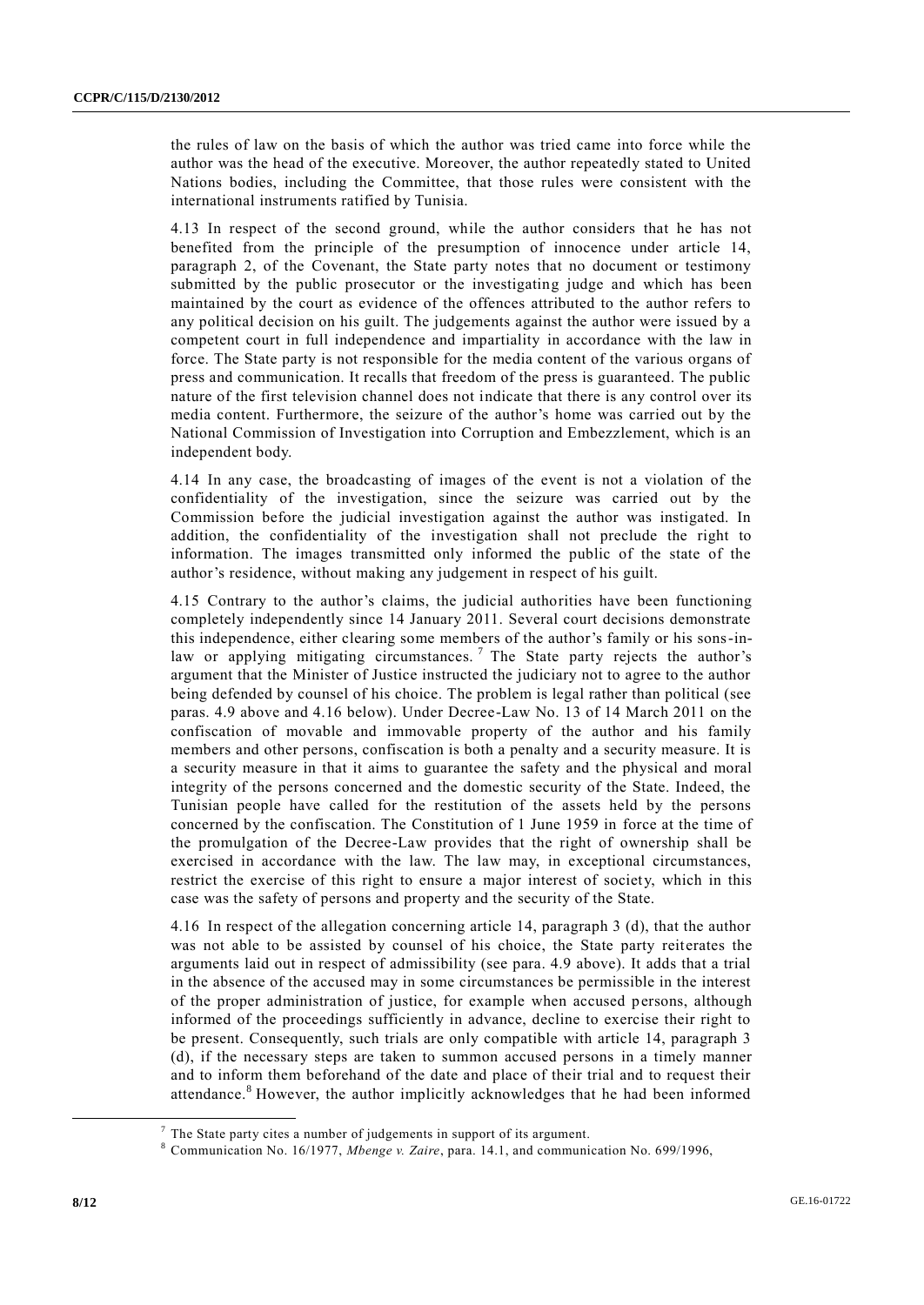of the date and place of the trial, as shown by several articles mentioning the trials that the author attached to his communication to the Committee.

4.17 All the summonses and services of judgements were communicated to the author according to the laws in force (see para. 4.9 above).

4.18 In respect of the timing according to which the judgements were issued, the State party responds that the author did have court-appointed counsel who, pursuant to the Code of Criminal Procedure, submitted comments on the form and produced written reports; that the counsel were not able to present his case orally since the author had absconded; and that is the reason why the judgements were pronounced on the same day, particularly since, in criminal cases, the court pronounces judgement after having deliberated in accordance with article 164 of the Code of Criminal Procedure, once the debate is closed, and may not postpone the judgement to a later hearing, as it can do in criminal cases. The impartiality of the judges cannot be questioned as the author has also benefited from an acquittal on some charges.<sup>9</sup>

4.19 On the other objections, the State party notes that the author asks the Committee to assess the evidence shown by the Court even though all the judgements were handed down against the author in fact and in law. The State party recalls that it is not for the Committee to make an assessment of the application of the law by the courts, unless its assessment refers to a violation of the State party's obligations under the Covenant, which is not the case because it is not apparent from the judgements in this case that the law was interpreted and applied arbitrarily or that its application constituted a denial of justice.<sup>10</sup> The State party adds that the Committee is not a final instance of appeal.

### **Author's comments on admissibility and the merits**

5.1 On 28 December 2012, the author replied, firstly, that he had renewed the power of attorney in favour of his counsel and thus confirmed the legality of his representation.<sup>11</sup>

5.2 In respect of the allegation that the signature at the end of the communication to the Committee did not match the signature of the counsel, Mr. Azoury, affixed at the bottom of the letter addressed to the President of the Tunis Bar Association, the author responds that the signature was that of an associate lawyer who had power of attorney for Mr. Azoury and signed by proxy in his place. The signature at the bottom of the communication before the Committee is certainly that of Mr. Azoury.

5.3 In response to the argument *ratione temporis*, the author concedes that the Optional Protocol only entered into force in September 2011. He nevertheless considers that this means that an individual cannot submit a communication to the Committee until after that date but may submit one concerning facts that occurred prior to the entry into force of the Protocol since, according to him, the Covenant was already applicable to the State party.

5.4 In respect of the exhaustion of domestic remedies, the author replies that the State party provided no proof of the notification of the procedural documents and judgements to the author. He became aware of that fact for the first time when consulting the annexes to the State party's observations. In addition, he calls on the State party to demonstrate not only that domestic remedies were available but that they were accessible.

-

*Maleki v. Italy*, para. 9.3.

<sup>9</sup> Judgement No. 23005 of 4 July 2011.

<sup>10</sup> Communication No. 583/1994, *van der Houwen v. Netherlands*.

<sup>&</sup>lt;sup>11</sup> A copy of the power of attorney renewed and dated 1 January 2012 is presented in the author's comments.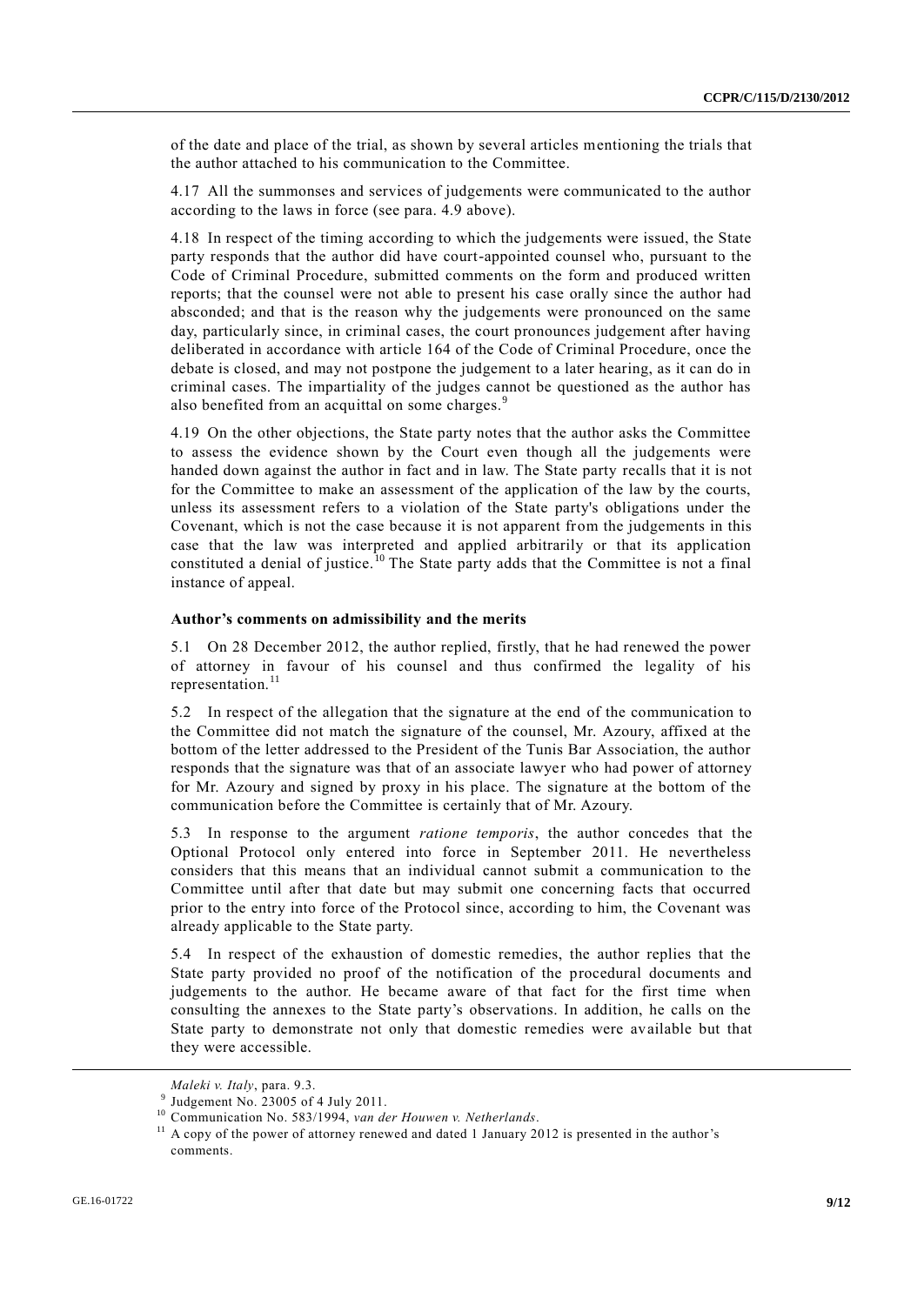5.5 The author alleges that the executive of the State party did not allow the two lawyers he had appointed to defend him or even to acquaint themselves with the documents in the case file. Furthermore, the Ministry of Justice, in an official statement, banned any lawyer, whether appointed by the author himself or ex officio, from presenting the author's defence.  $^{12}$  The author considers that the Covenant provides for the right of every accused person to defend himself and to exercise remedies through counsel of his or her choice, even in absentia.

5.6 The author insists that he is not fleeing from prosecution since he had left the country well before the cases were brought. The author considers that he was victim of a conspiracy to effect a regime change. Indeed, he was prevented from returning to Tunisia despite his insistence on going back. The impossibility of returning to his country makes any domestic remedies inaccessible.

5.7 The argument put forward by the State party that the rules of law on which the judgements were based were enacted when the author was in power is not convincing. The rule of domestic law must comply with the Covenant, regardless of the identity of the person running the State at the time of its promulgation.

5.8 In respect of the presumption of innocence, although Tunisian television is not an official television station, it is the national television company and represents the views of the State, which has some influence over it. In addition, the subordination of the National Commission to the executive authorities is established by Decree -Law No. 2011-7 of 18 February 2011, which demonstrates that the Commission, despite its purely nominal description as independent, is actually a full part of the executive authorities. The author notes the Commission's public service obligations, its excessive powers, the procedure for the appointment of its members, the obligation of accountability to the executive and its financing.

5.9 The only inquiry conducted was the one carried out by the executive authorities through the Commission. The Commission's report is the only evidence on which the convictions and sentencing were based. Consequently the judgements merely endorsed political decisions. The fact that the Commission invited the Tunisian television company to film the seizure operation shows the pressure exerted by the authorities to convince public opinion of the author's supposed guilt. The author cites some official statements in support of the argument that the judiciary is not independent.

5.10 In respect of the Decree-Law of 14 March 2011, the author maintains that this is an encroachment by the executive authorities onto the powers of the judiciary and has been recognized as such by the State party itself in mentioning that it was promulgated to guarantee the internal security of the State. According to the author, this measure of expropriation is an act undertaken by the executive authorities that is not in accordance with any judicial procedure and violates the right of defence and the principle of separation of powers.

5.11 On the issue of article 14, paragraph 3 (d), the author replies that he tried in vain to obtain information from the Tunisian authorities on the charges being brought against him and in respect of the ongoing cases. He was met with a categorical refusal, which demonstrates bad faith on the part of the State party authorities, which are denying the author the right to be represented by counsel, even foreign counsel, of his choice, under the pretext that Tunisian law does not allow it. To demonstrate good faith, the authorities would have worked with the counsel chosen, at least to find out what was preventing the author attending the trial or to obtain an address at which the procedural documents could be notified to the author. The legislature may not provide

<sup>&</sup>lt;sup>12</sup> On 7 June 2011, a representative of the Ministry of Justice publicly stated that, under Tunisian law, the author did not have the right to be defended in Tunisian courts by counsel of his choice if he was not personally present in the court.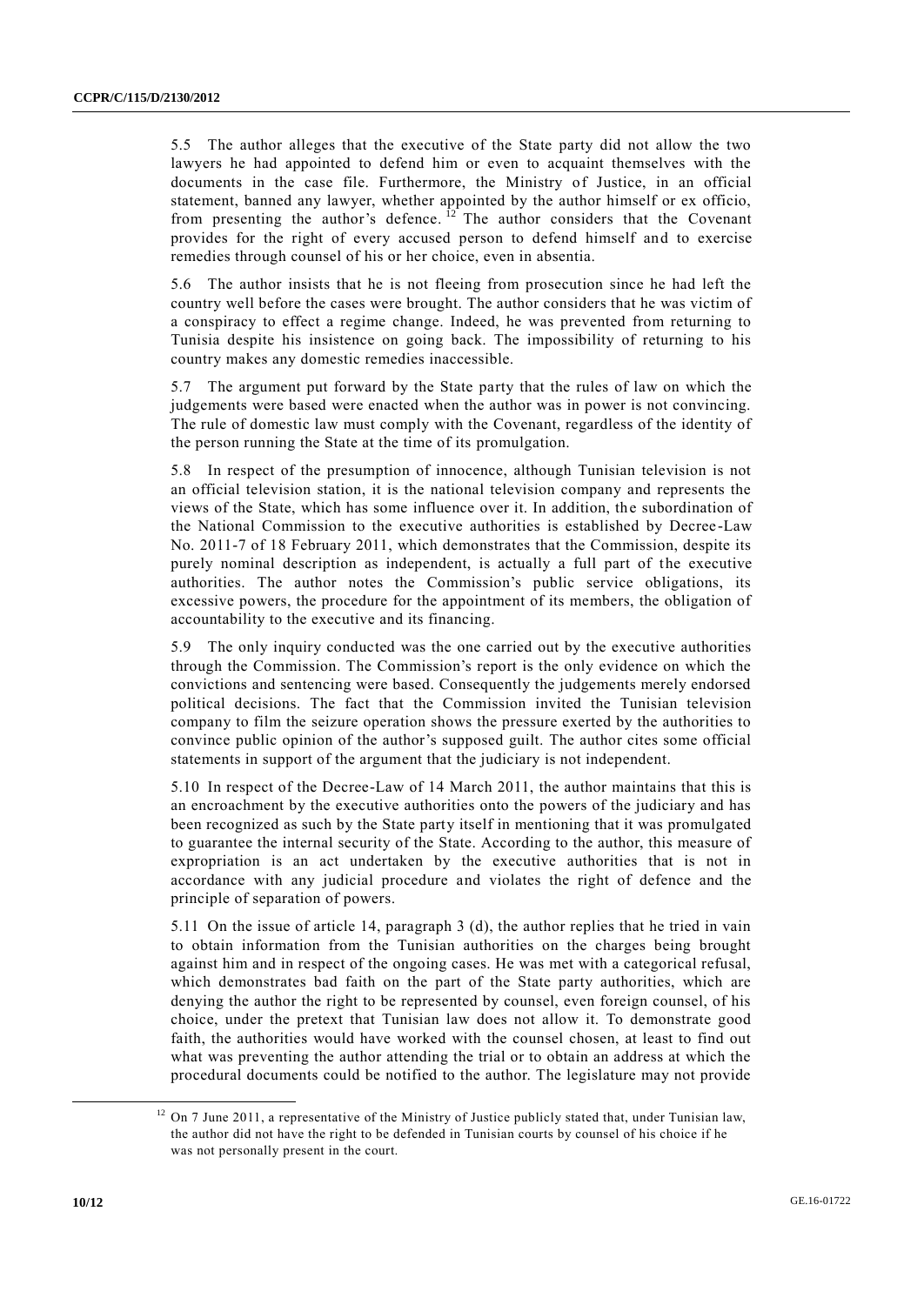for any infringement of the said rights of defence except if it concomitantly provides for the conditions in which such an infringement may be allowed. The author notes that the court-appointed lawyer did not contact him or his counsel despite the fact that this was possible. The author was therefore not able to acquaint himself with the elements of the case file concerning either the author or the counterarguments to the charges. Given that, under article 141, mentioned above, court-appointed counsel may not plead a case on the merits, no practical or effective defence was offered, which is a violation of article 14, paragraph 3 (d), of the Covenant.

5.12 The author refutes the information submitted by the State party that no bilateral agreement exists between Tunisia and Lebanon that would allow a Lebanese lawyer to defend a Tunisian citizen in Tunisia. It is sufficient that the foreign counsel be assisted by a lawyer who is a member of the local Bar.

5.13 The author considers that the period of one week to issue a judgement cannot be described as reasonable and that such a period could not allow the court-appointed lawyers to examine the evidence or to present the defence, nor even the judge to review the case.

#### **Issues and proceedings before the Committee**

#### *Consideration of admissibility*

6.1 Before considering any claim contained in a communication, the Human Rights Committee must, in accordance with article 93 of its rules of procedure, decide whether or not it is admissible under the Optional Protocol to the Covenant.

6.2 In reference to the application of the Optional Protocol to the present communication, the Committee recalls that Tunisia acceded to the Optional Protocol to the Covenant on 29 June 2011. Pursuant to article 9, paragraph 2, of the Optional Protocol, the Optional Protocol entered into force for Tunisia on 29 September 2011. The Committee recalls its jurisprudence and reaffirms that it may examine alleged violations of the Covenant that occurred prior to the entry into force of the Optional Protocol for the State party only if the violations continue after that date or continue to produce effects which are in themselves violations of the Covenant. <sup>13</sup> As the Protocol cannot be applied retroactively, the Committee does not have jurisdiction *ratione temporis* to examine the allegations concerning judgements No. 23004 of 20 June 2011, No. 23005 of 4 July 2011 or No. 23175 of 28 July 2011 against the author, nor the allegations concerning measures of expropriation following the promulgation of the Decree-Law of 14 March 2011, which are the only subject of the communication submitted to the Committee. The Committee adds that it has not been established that the said acts continued to produce effects after the entry into force of the Optional Protocol.

6.3 In light of the foregoing, the Committee will not consider the other exceptions to the admissibility of the communication.

7. The Human Rights Committee therefore decides:

(a) That the communication is inadmissible under article 1 of the Optional Protocol;

<sup>13</sup> See inter alia communication No. 1972/2010, *Quliyev v. Azerbaijan*, Views adopted on 16 October 2014, para. 8.3; and communication No. 1070/2002, *Kouidis v. Greece*, Views adopted on 28 March 2006, para. 6.3.